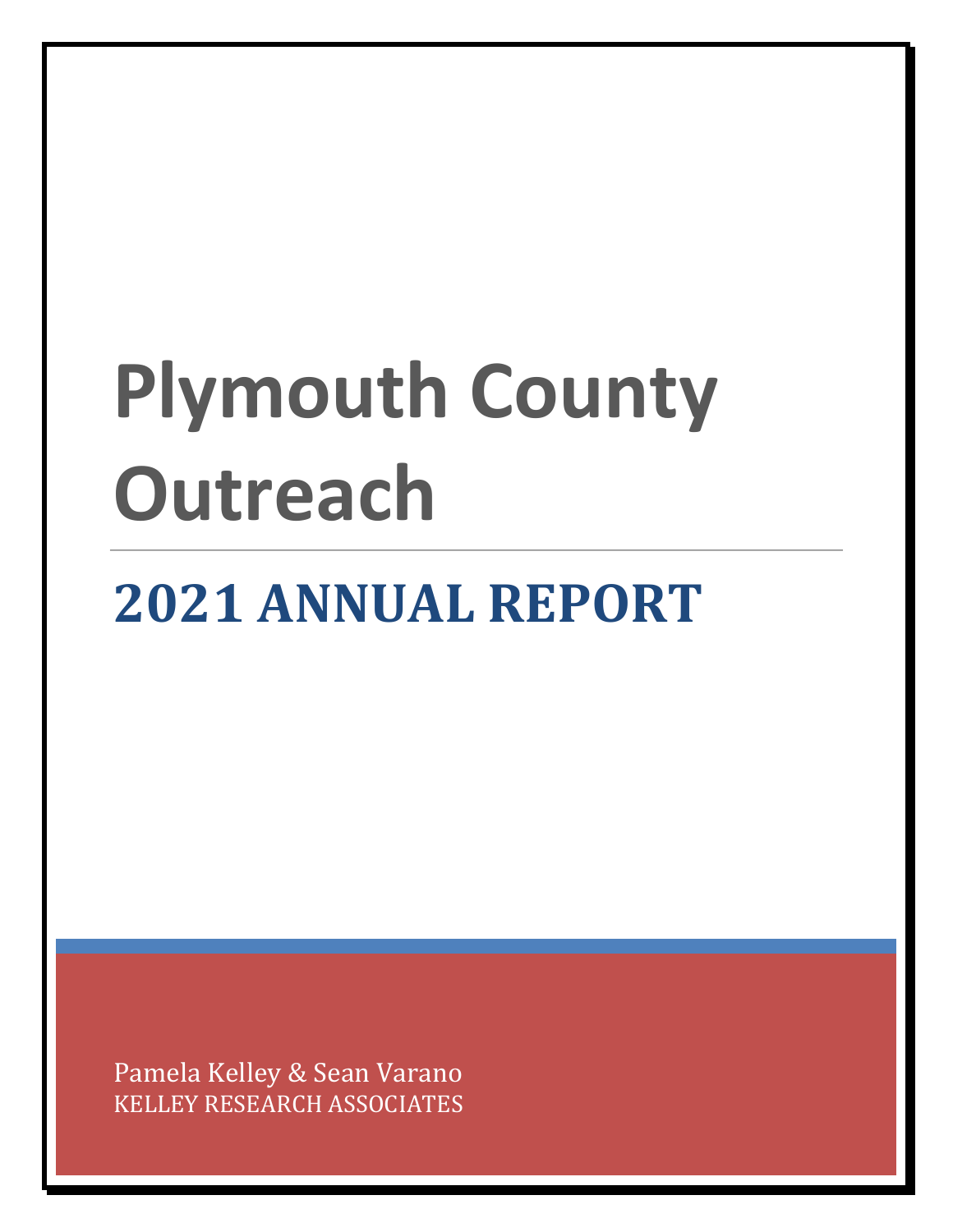# **Plymouth County Outreach 2021 Annual Report**

# **Part I: 2021 Overall Incident Data**

#### **Total Overdoses Reported**

There were **1,496 total incidents** entered into the Critical Incident Management System (CIMS) for the time frame of 1/1/21 and 12/31/21. This represents a **5% increase** over the 2020 total of 1,420.

| Incident<br><b>Type</b> | 2017              | 2018               | 2019               | 2020               | 2021               | $\frac{0}{0}$<br><b>Change</b><br>2020 <sub>v</sub><br>2021 |
|-------------------------|-------------------|--------------------|--------------------|--------------------|--------------------|-------------------------------------------------------------|
| <b>Non-Fatal</b>        | 1,529             | 1,338              | 1,151              | 1,063              | 947                | $-11%$                                                      |
|                         | (87%)             | (83%)              | (79%)              | (75%)              | (63%)              |                                                             |
| Fatal                   | 147               | 121                | 134                | 158                | 130                | $-18%$                                                      |
|                         | (8%)              | (7%)               | (9%)               | (11%)              | (9%)               |                                                             |
| At-Risk                 | 80                | 159                | 175                | 199                | 419                | $+110%$                                                     |
|                         | (5%)              | (10%)              | (12%)              | (14%)              | (28%)              |                                                             |
| <b>Total</b>            | 1756<br>$(100\%)$ | 1,618<br>$(100\%)$ | 1,460<br>$(100\%)$ | 1,420<br>$(100\%)$ | 1,496<br>$(100\%)$ | $+5%$                                                       |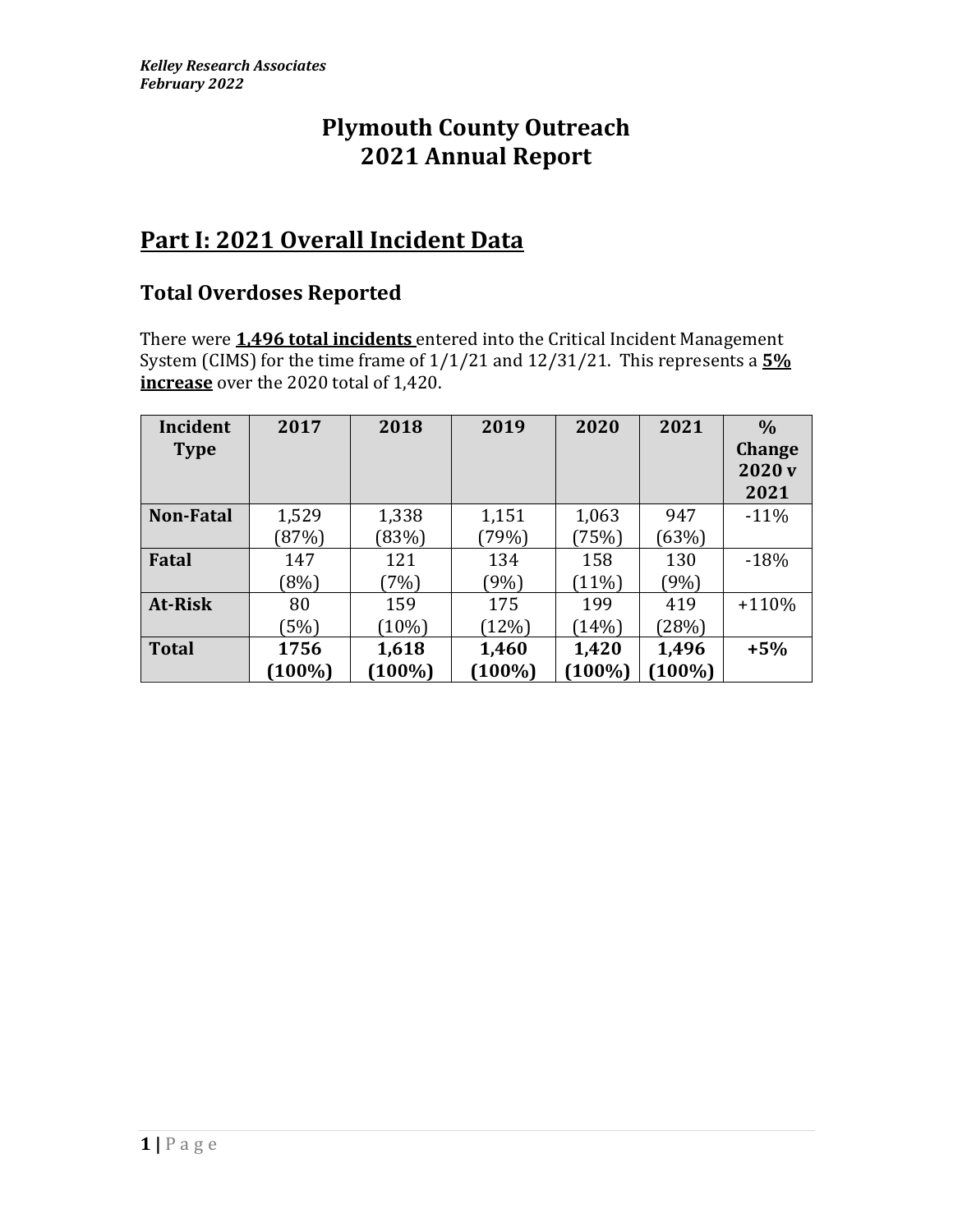# **Trend Data**



There was on average 10.8 fatal ODs per month, or 130 total, in the County in 2021. This is an **18% decrease** over the 2020 monthly average of 13.2, or 158 total. The highest monthly total in 2021 occurred in September (17) and the lowest monthly total in 2021 occurred in June (7) and December (7).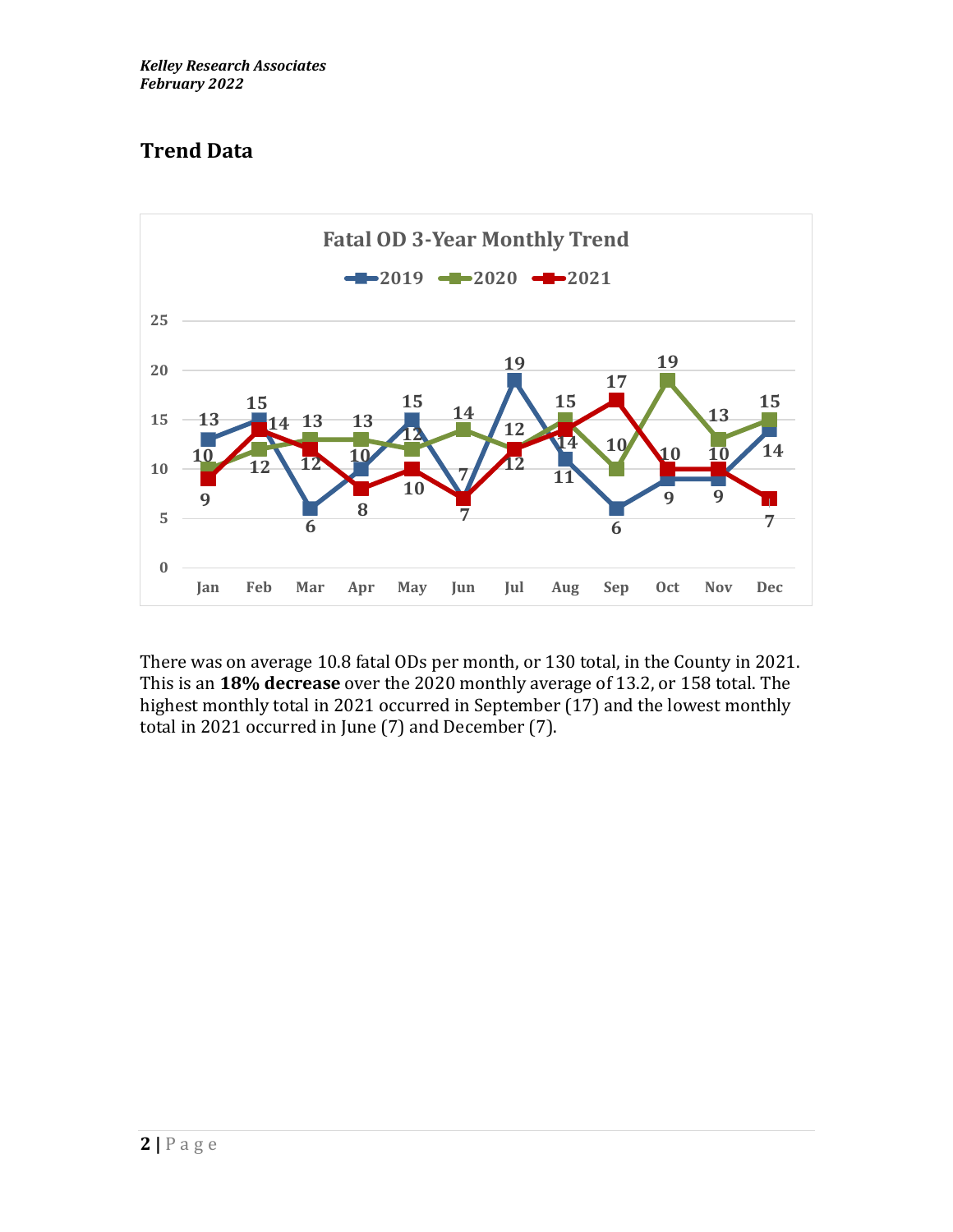

There was on average 78.9 non-fatal ODs per month, or 947 total, in the County in 2021. This is an **11% decrease** over the 2020 monthly average of 88.6 or 1,063. The highest monthly total in 2021 occurred in June (100) and the lowest monthly total in 2021 occurred in February (62).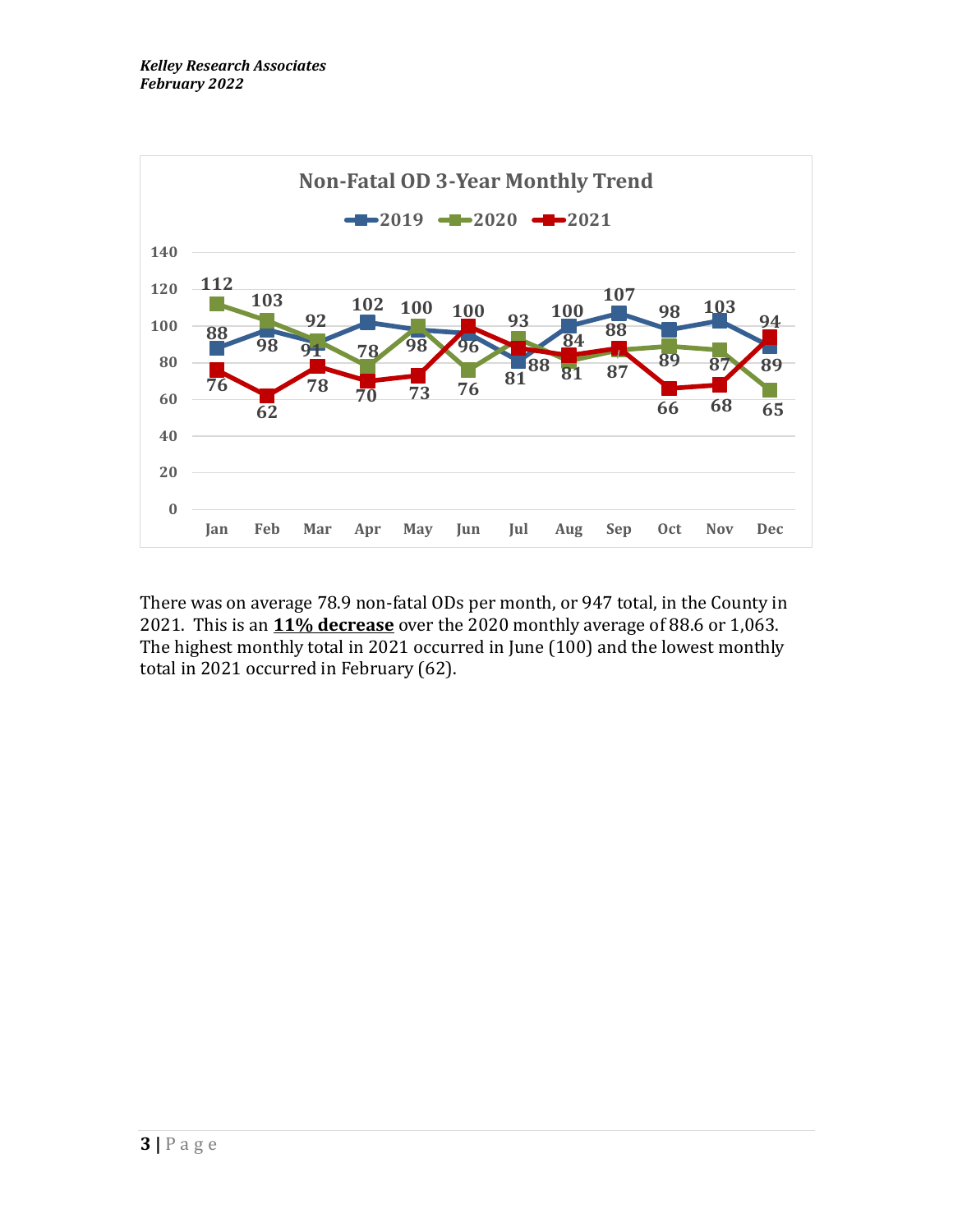

There was on average 34.9 at-risk individuals identified per month, or 419 total, in the County in 2021. This is a **110% increase** over the 2020 monthly average of 16.6 or 199. The highest monthly totals in 2021 occurred in December (59) and the lowest monthly total occurred in February (18).

An increase in the at-risk category is never determined to be a negative program outcome as it indicates the proactive efforts of the PCO partners in identifying individuals needing assistance prior to an overdose occurring. In addition, in 2021 some communities began using the At-Risk referral category to identify individuals with Alcohol Use Disorder which was a contributing factor to the significant increase in the number of at-risk referrals during the year.

#### **Overdose Incident Information**

The following analysis involved the 1,077 non-fatal and fatal overdose incidents only.

#### **Top Five Communities**

Seventy-six percent (819) of the total fatal and non-fatal overdoses (1,077) reported in the County occurred in the following five communities:

|   | $\triangleright$ Brockton | 444 (41%) |
|---|---------------------------|-----------|
|   | $\triangleright$ Plymouth | 156 (15%) |
|   | $\triangleright$ Wareham  | 105 (10%) |
| ➤ | Middleborough             | 79 (7%)   |
| ➤ | Marshfield                | 35 (3%)   |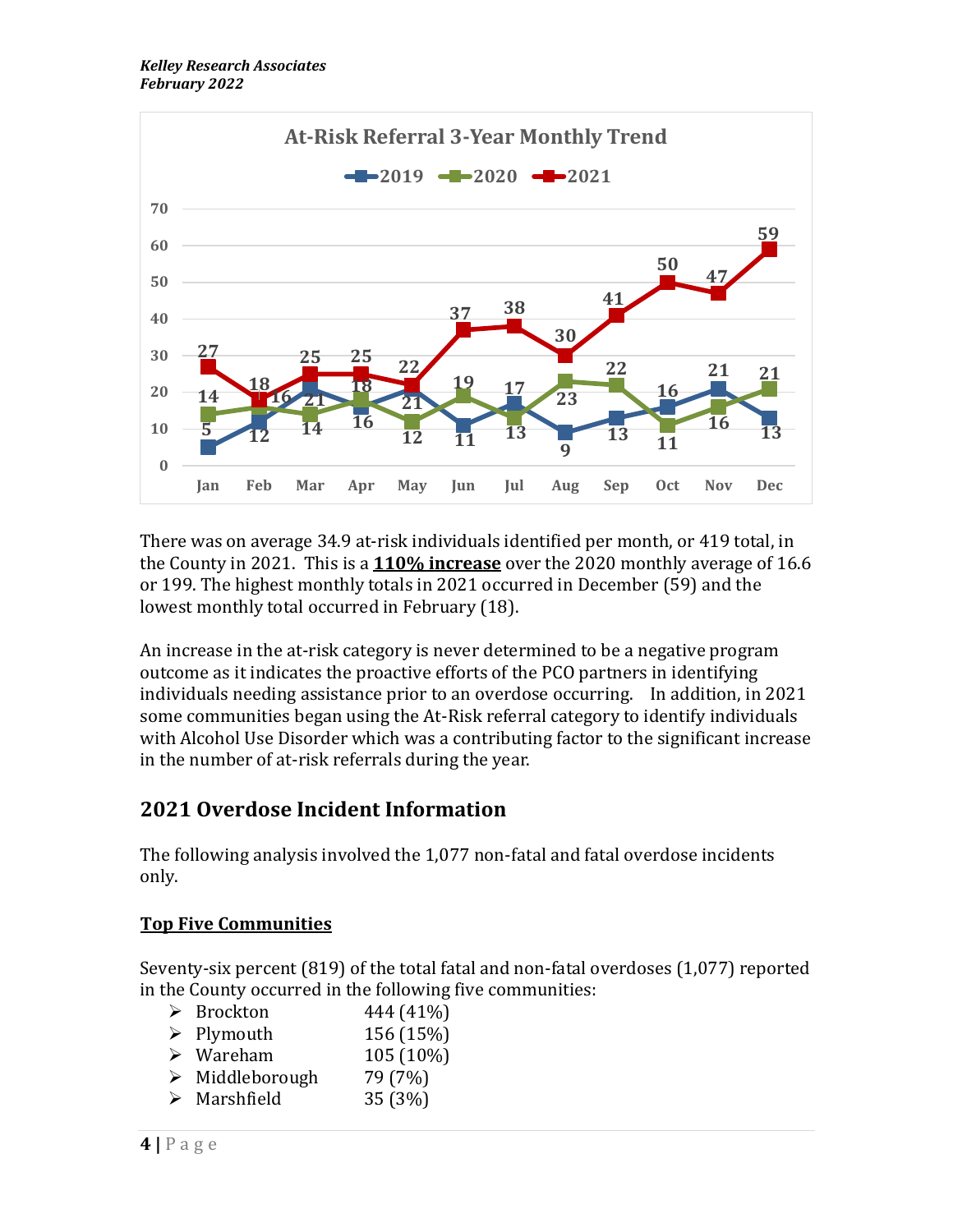#### **Jurisdiction Information**

|   | $\triangleright$ Same Jurisdiction | 760 (71%) |
|---|------------------------------------|-----------|
| ≻ | Different Jurisdiction             | 317 (29%) |

Over one-quarter of the overdose incidents (29%, n=317) were multi-jurisdictional events, meaning the person overdosed in a different town than where they reside.

#### **Opiate Involvement**

| ➤ | Suspected Opiate Involvement | 746 (69%) |
|---|------------------------------|-----------|
|   |                              |           |

- ➢ Known Opiate Involvement 220 (21%)
- $\triangleright$  No Opiate Involvement 111 (10%)

The vast majority, 90% (966), of the 2021 overdose incidents involved a known or suspected opiate. Only 10% (111) of the overdose incidents recorded in CIMS involved some other type of drug. Ninety-seven percent (126) of the 130 fatal overdoses involved a known or suspected opiate. There were only four fatal overdoses that did not involve an opiate.

#### **Naloxone Administration**

| $\triangleright$ Yes | 720 (67%) |
|----------------------|-----------|
| $\triangleright$ No  | 357 (33%) |

In over two-thirds of the overdose incidents, 67% (720), Naloxone was administered at the scene. Of those 720 known administrations:

- ➢ EMS/Fire Administered 358 (50%)
- ➢ Police Administered 257 (36%)
- $\geq$  3<sup>rd</sup> Party Administered 185 (26%)

As a note, this data can add to more than 100% since multiple agencies/individuals can administer Naloxone at one incident. Police administered Naloxone at 36% (257) of the overdose incidents where it was necessary, and Fire or EMS administered Naloxone at 50% (358) of the overdose incidents. Some other 3<sup>rd</sup> Party (friend/family/passer-by) administered Naloxone in 26% (185) of the overdose incidents prior to EMS, Fire, or Police arrival.

Of the 720 incidents where Naloxone was administered, 94% (677) of the individuals survived the overdose. The remaining 43 incidents (6%) resulted in a fatality.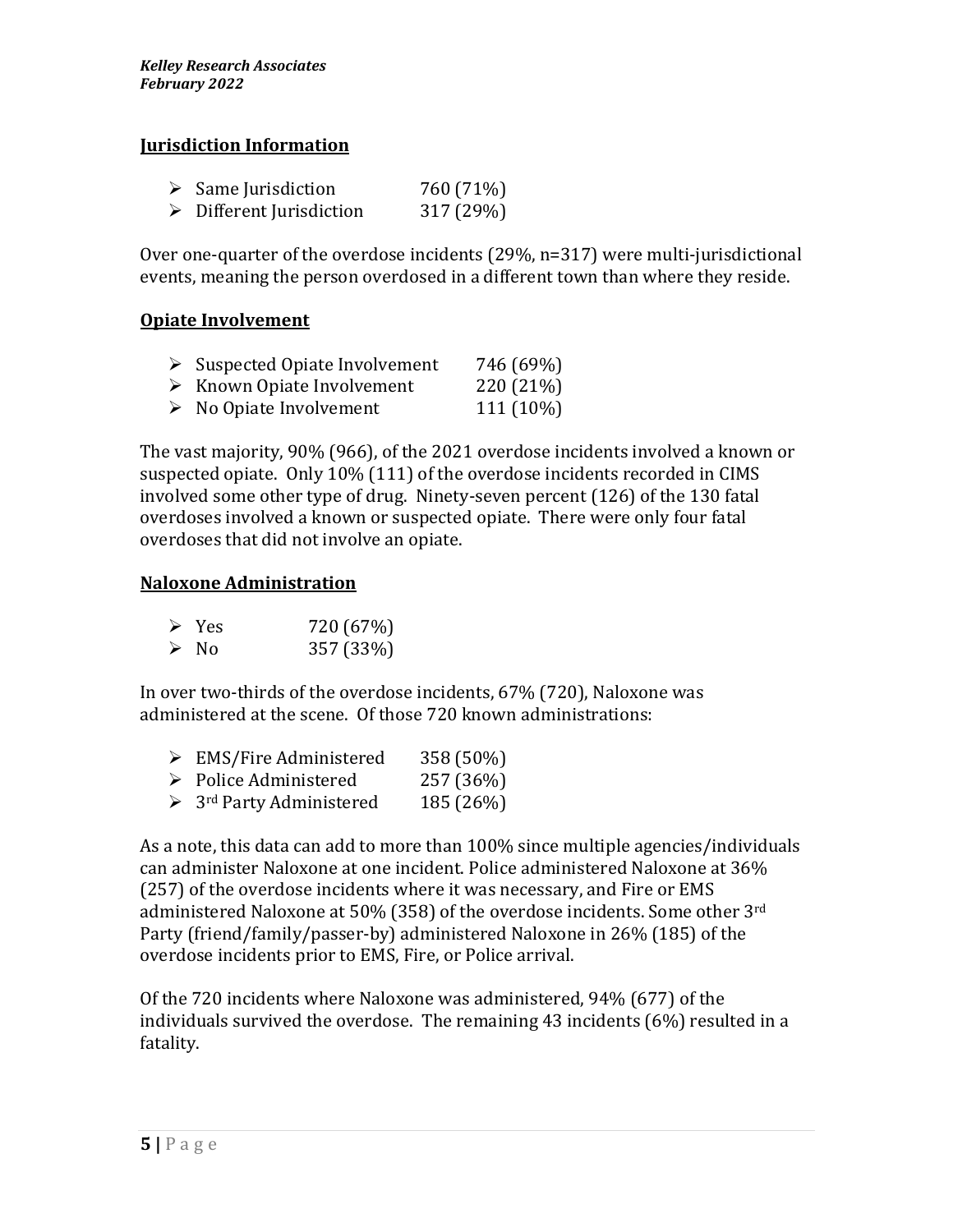#### **Hospital Transports**

| $\triangleright$ Yes | 988 (92%) |
|----------------------|-----------|
| $\triangleright$ No  | 89 (8%)   |

Individuals were transported to the hospital in 92% (988) of the overdose incidents recorded in CIMS.

The 988 individuals were transported to the following hospitals:

- $\triangleright$  Brockton Hospital 285 (29%)
- $\blacktriangleright$  Good Samaritan 209 (21%)  $\blacktriangleright$  BID Plymouth 196 (20%)
- $\triangleright$  Tobey Hospital 115 (12%)
- $\triangleright$  South Shore Hospital 110 (11%)
- $\triangleright$  Morton Hospital 71 (7%)
- 
- $\triangleright$  St. Luke's Hospital 2 (<1%)

#### **Children Involved**

Forty-four overdose incidents (4%) occurred with children present at the scene and 44 (100%) of those overdose incidents involving children resulted in a 51A being filed. Fifty-nine (6%) of the individuals that overdosed were reported to have children associated with them, whether they were present at the scene or not.

# **Part II. Demographic Data**

The following analysis includes information on all individuals involved in overdose incidents and at-risk referrals (1,496).

#### **Total Individuals Involved (ODs and At-Risk)**

The 1,496 total overdoses and at-risk referrals involved 1,259 unique individuals.

- $\geq 1,098$  (87%) individuals had one event recorded in CIMS in 2021
- ➢ 114 (9%) individuals had two events recorded in CIMS in 2021
- $\geq$  31 (2%) individuals had three events recorded in CIMS in 2021
- $\geq 11$  (1%) individuals had four events recorded in CIMS in 2021
- $\geq 3$  (<1%) individuals had five events recorded in CIMS in 2021
- $\geq 1$  (<1%) individual had seven events recorded in CIMS in 2021
- $\geq 1$  (<1%) individual had eleven events recorded in CIMS in 2021

The 161 individuals with multiple events recorded in 2021 were involved in 398 (27%) of the reported overdose or at-risk referrals.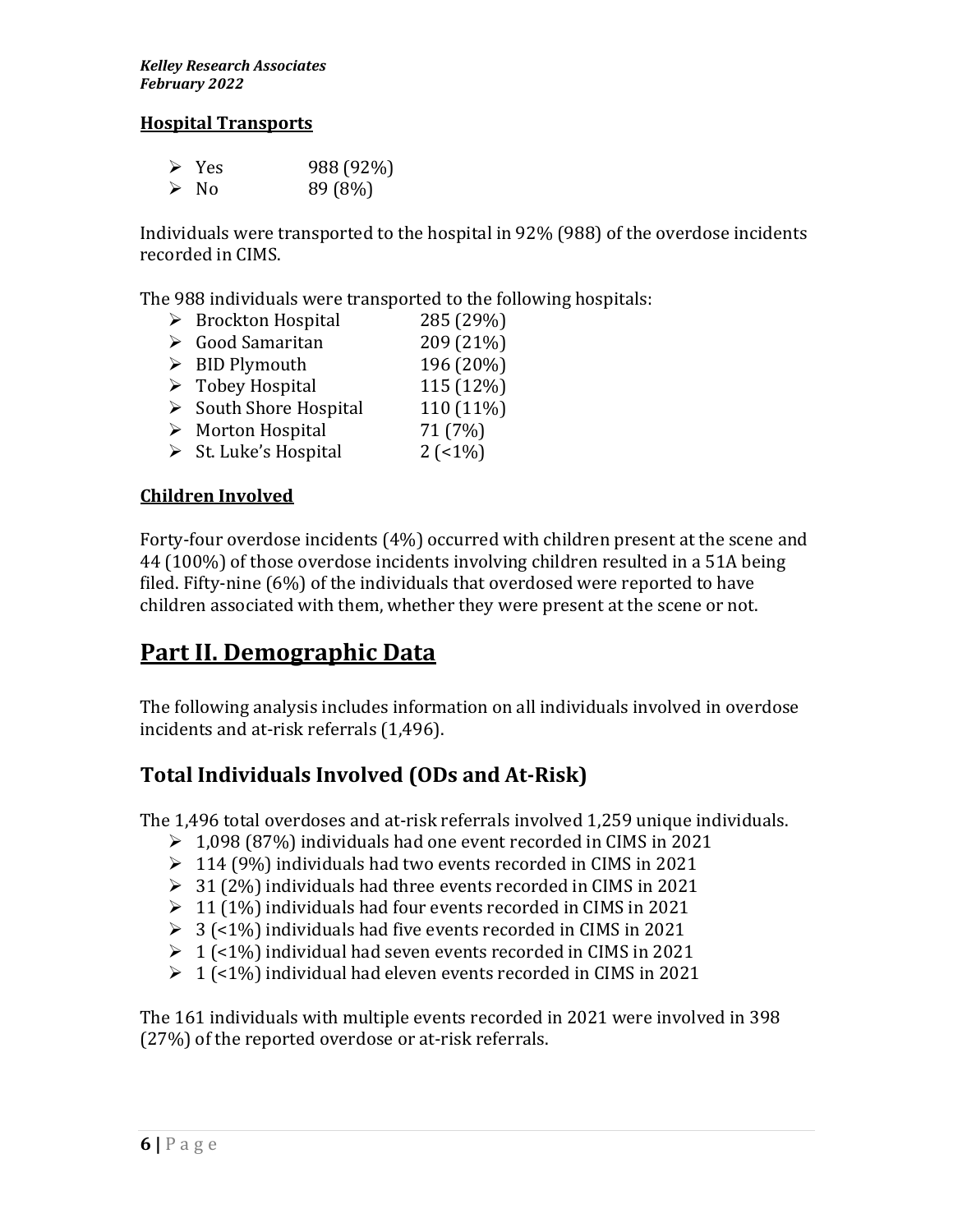## **Unique Individual Demographic Information (1,259 Individuals)**

#### **Gender**

| $\triangleright$ Male   | 836 (66%) |
|-------------------------|-----------|
| $\triangleright$ Female | 423 (34%) |

The majority of individuals (66%, n=836) involved in overdose or at-risk referrals reported in 2021 were male. The distribution of approximately two-thirds male to one-third female has remained consistent since 2017.

|                  | <b>Male</b> | <b>Female</b> |
|------------------|-------------|---------------|
| Fatal            | 100 (12%)   | 29(7%)        |
| <b>Non-Fatal</b> | 511 (61%)   | 274 (65%)     |
| <b>At-Risk</b>   | 225 (27%)   | 120 (28%)     |
| <b>Total</b>     | 836 (100%)  | 423 (100%)    |

#### **Incident Category & Gender**

Twelve percent (100) of the males died as a result of the overdose event while only 7% (29) of the females died following the overdose. Of note, the percentage of females that died as a result of their overdose decreased from 13% (51) in 2020 to this 7% (29) in 2021.

The number of At-Risk referrals increased significantly (+111%) in 2021 which means the percentage of male and female at-risk referrals is also at an all-time high. For example, the percentage of males recorded as at-risk individuals has steadily increased over time from 8% (69) in 2018 to 11% (87) in 2019 to 15% (111) in 2020, and now 27% (225) in 2021. The percentage of females recorded as at-risk had remained consistent until 2021 at approximately 15% until this significant increase to 28% (120) in 2021. Again, this increase in part was an outcome of some communities using this referral category in 2021 to identify individuals with Alcohol Use Disorder and provide services to this population as well. As stated earlier, an increase in the at-risk category is never determined to be a negative program outcome as it indicates the proactive efforts of the PCO partners in identifying individuals that need assistance and resource information.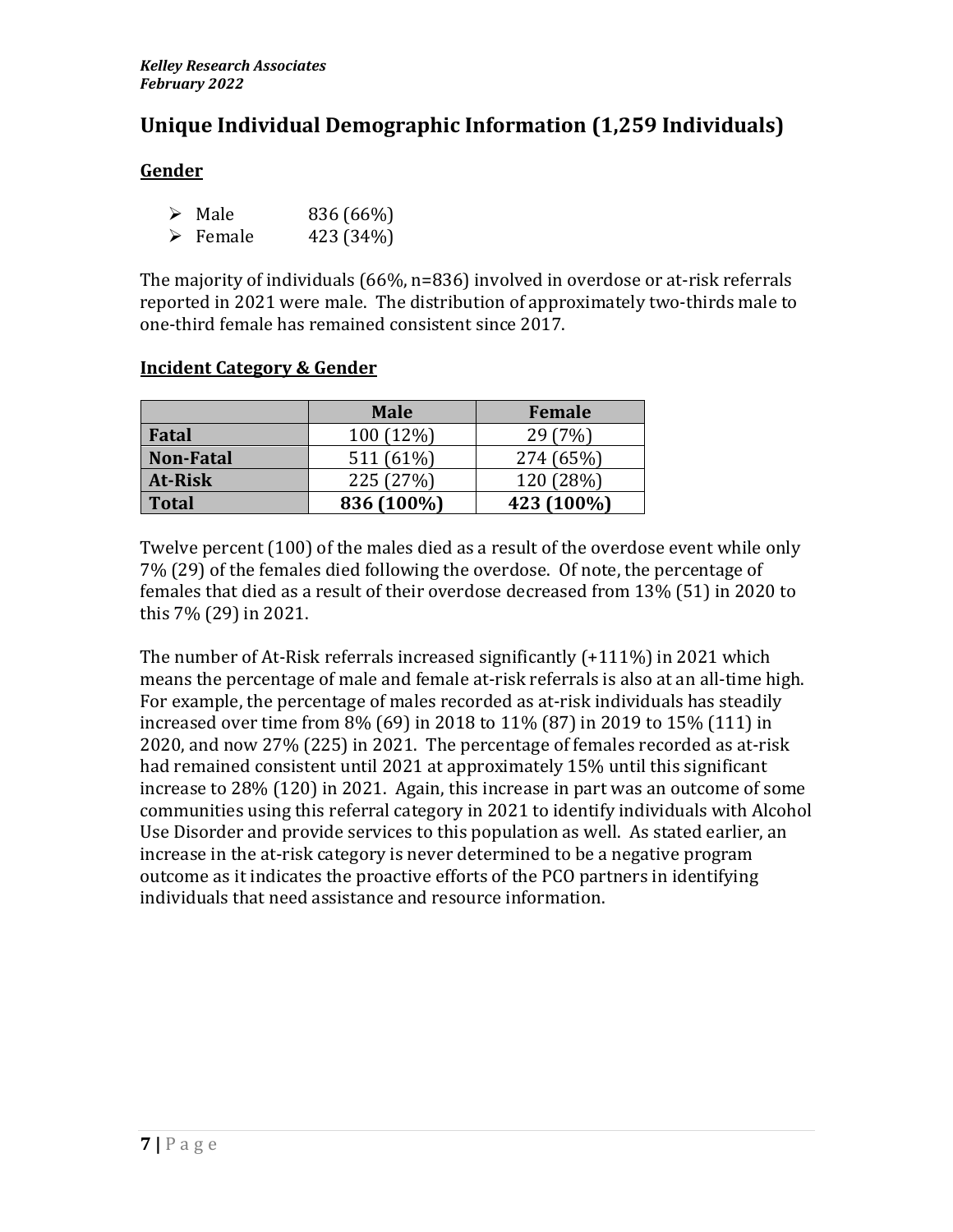#### **Age**

| $\triangleright$ 19 or younger | 51 (4%)   |
|--------------------------------|-----------|
| $20 - 29$                      | 216 (17%) |
| $> 30 - 39$                    | 430 (34%) |
| $\geq 40 - 49$                 | 247 (20%) |
| $> 50 - 59$                    | 199 (16%) |
| $\geq 60+$                     | 108 (8%)  |
| $\triangleright$ Unknown       | 8(1%)     |

Fifty-four percent (677) of the individuals involved in an overdose or at-risk referral in 2021 were between the ages of 30 and 49. Only 4% (51) of the individuals were 19 or younger. The youngest individual recorded was 13 years old and the oldest individual was 87 years old. The youngest fatal overdose involved a 19 year-old and the oldest fatal overdose involved a 72 year-old.

There was an interesting shift in age range between 2020 and 2021 with individuals experiencing overdose events or being the subject of at-risk referrals being older than the population of individuals in 2020. For example, the percentage of individuals between the ages of 20 and 29 decreased from 23% in 2020 to only 17% in 2021 while the percentage of 60 years old and older rose from only 4% in 2020 to 8% in 2021. Analyzing the number of individuals in both of these categories, finds a 17% decrease in 20–29 individuals (261 to 216) and a 104% increase in 60+ individuals (53 to 108).

#### **Race**

| $\triangleright$ White    | 1,085 (86%) |
|---------------------------|-------------|
| $\triangleright$ Black/AA | 154 (12%)   |
| $\triangleright$ Other    | 20(2%)      |

The vast majority (86%, n=1,085) of individuals involved in overdose or at-risk referral were categorized as White in CIMS.

#### **Homelessness**

Twelve percent (154) of the unique individuals involved in an overdose or at-risk referral in 2021 were homeless at the time of the last recorded event for the year. Of those 154 individuals, 59% (91) overdosed or were identified as at-risk in the City of Brockton and 15% (23) in the Town of Plymouth. The other 40 individuals were recorded as homeless by twelve other towns in Plymouth County.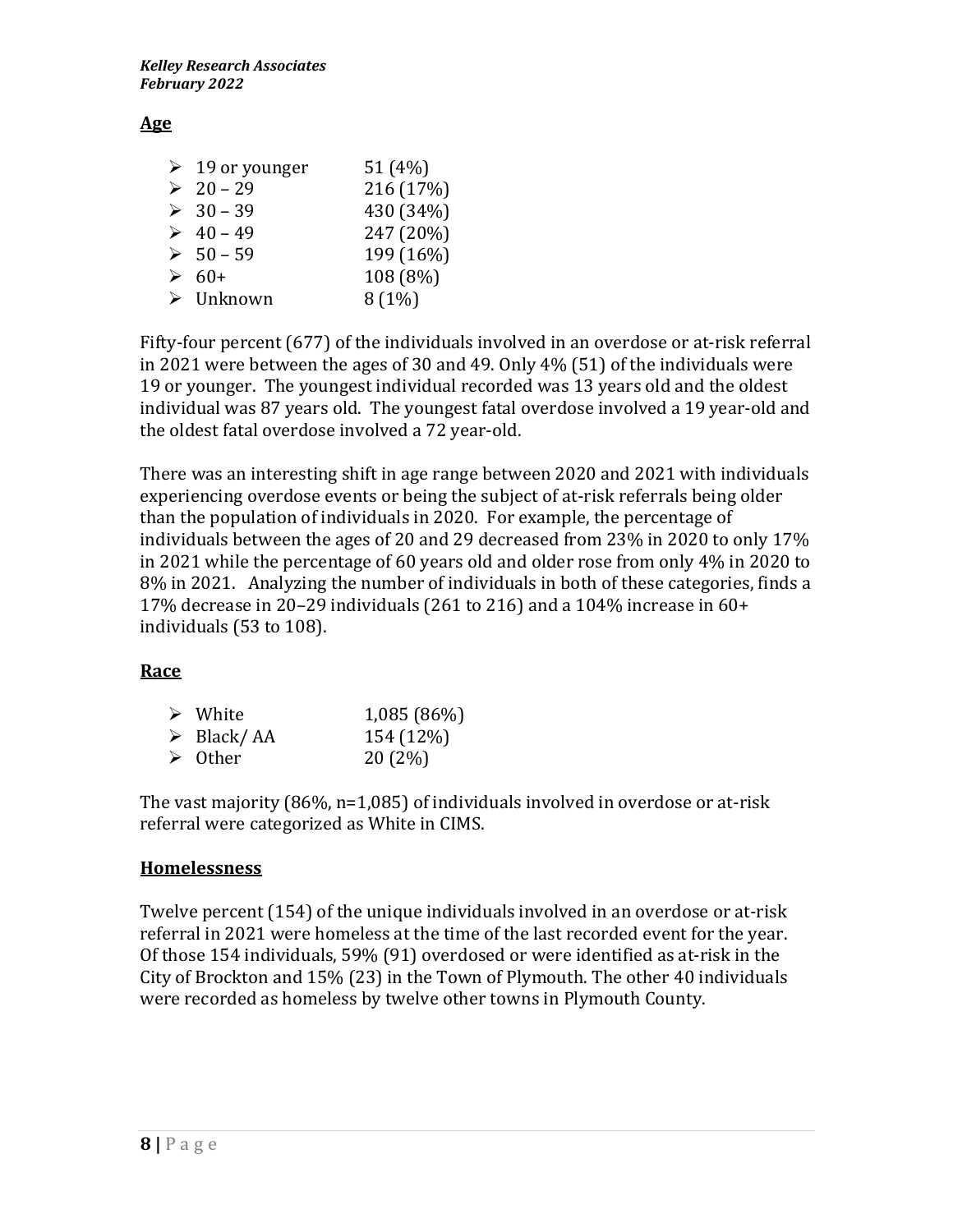# **Part III. Follow-Up Visit Data**

Of the 1,496 overdose incidents and at-risk referrals in 2021, 72% (1,070) of the events warranted a follow-up visit and in 70% (750) of those 1,070 cases a followup visit was also intended. A follow-up visit is warranted if hospital partners indicate this during the PCO notification process, or for most of the at-risk entries that do not involve a hospital partner. This would indicate to the team that the individual that overdosed or was referred needed additional services. A follow-up visit is intended if the town where the individual resides intends to visit the individual's home with the outreach team. Some reasons why a follow-up would be warranted but not intended would include: the person is homeless so there is no address to visit; the person lives out of the program jurisdiction; or the person has a warrant, or a Section 35 has been requested.

There were 1,255 attempted home visits throughout 2021. Of these 1,255 attempted home visits, the teams were successful in contacting someone in 61% (762) of these visits. Successful contact was made with:

| $\triangleright$ Contact with Individual that Overdosed/Referred | 395 (52%) |
|------------------------------------------------------------------|-----------|
| $\triangleright$ Contact with Family/Friend                      | 304 (40%) |
| $\triangleright$ Contact with BOTH (F/F and Individual)          | 63 (8%)   |

In 458 (60%) of the successful follow-up visits (762) the Outreach team had contact with the individual who had overdosed or was referred. The outcomes of these 458 visits include:

| $\triangleright$ Individual Accepted Services            | 340 (74%) |
|----------------------------------------------------------|-----------|
| $\triangleright$ Individual was Already Seeking Services | 55 (12%)  |
| $\triangleright$ Individual Declined Services            | 63 (14%)  |

Seventy-four percent (340) of the 458 successful visits where the individual who overdosed was contacted, resulted in that person accepting resource and service options from the Outreach Team. Another 12% (55) of these individuals were already seeking services by the time the Outreach Team conducted the home visit. Fourteen percent (63) of the individuals contacted by the team declined assistance at that time.

In 367 (48%) of the successful follow-up visits (762) the Outreach team had contact with a family member or friend of the individual who had overdosed. The outcomes of all 367 successful family follow-up visits include:

| $\triangleright$ Family/Friend Accepted Services | 290 (79%) |
|--------------------------------------------------|-----------|
| $\triangleright$ Family/Friend Declined Services | 77 (21%)  |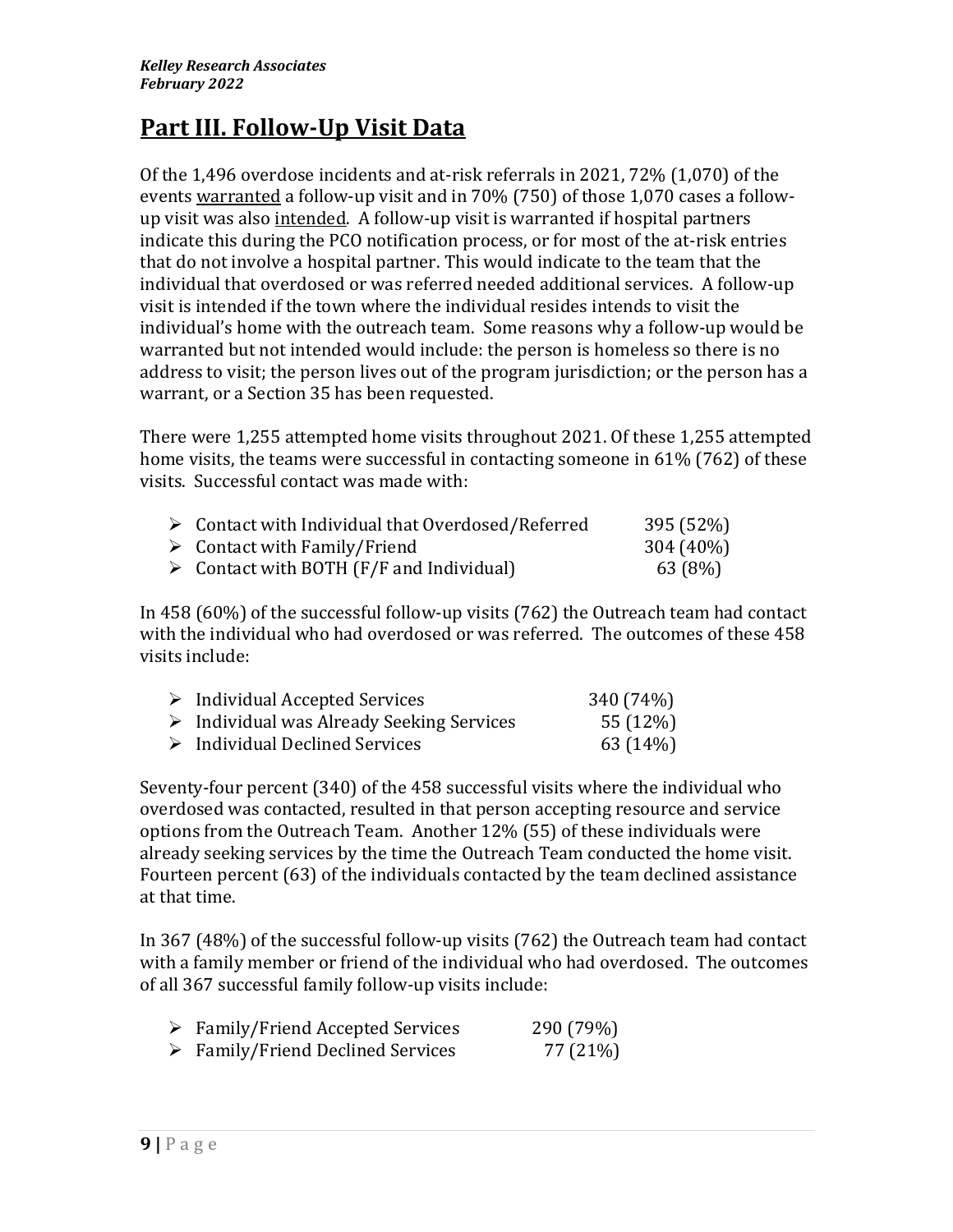Similar to the successful visits with the individual that overdoses, 79% (290) of the 367 successful visits where a family/friend was contacted, resulted in that family/friend accepting support services from the Outreach Team. The other 21% (77) of the family/friends contacted by the team declined support services at that time.

In addition to regular contact with a family member during a normal home visit, there are two distinct family focused outreach visits being conducted including visits by a Family Support Specialist (44 in 2021) and visits by the Family Grief Counselor (54 in 2021). These visits are included in the family/friend visits reported on above. The Family Support Specialist is an individual with lived experience helping a loved one with Substance Use Disorder. This staff person visits homes where a family member has specifically requested additional assistance beyond just a resource packet. The Family Grief Counselor visits families following a fatal overdose of a loved one.

Records from 223 follow-up visits noted that Naloxone was distributed during the follow-up visit. In 98 of these visits, the Naloxone was distributed to the individual that overdosed, in 109 visits the Naloxone was distributed to a family member or friend, and in 16 visits Naloxone was distributed to both the individual that overdosed and a family/friend. A total of 448 units/224 boxes were distributed during these 223 home visits according to data entered in CIMS. Of note, Naloxone distribution increased by 100% from just 112 boxes in 2020 to 224 boxes in 2021.

Additional assistance provided at the follow-up visits include providing information about community resources for the family and the individual with substance use disorder. Of the 762 successful follow-up visits, 94% (715) of these visits involved the individuals being advised of other resources in the community including:

| $\triangleright$ EB/Plymouth HOPE | 52% (369)  |
|-----------------------------------|------------|
| $\triangleright$ Champion Plan    | 51% (365)  |
| $\triangleright$ Wareham Drop-In  | 29% (209)  |
| $\triangleright$ Other Resources  | 54% (388)* |

\*can add to more than 100% since individuals can be referred to multiple locations.

In addition, while on these home visits, 354 resource packets were provided to the individuals with substance use disorder, 233 family/friend resource packets were provided to the families, and 36 fatal resource packets were provided for families who had experienced the death of a loved one.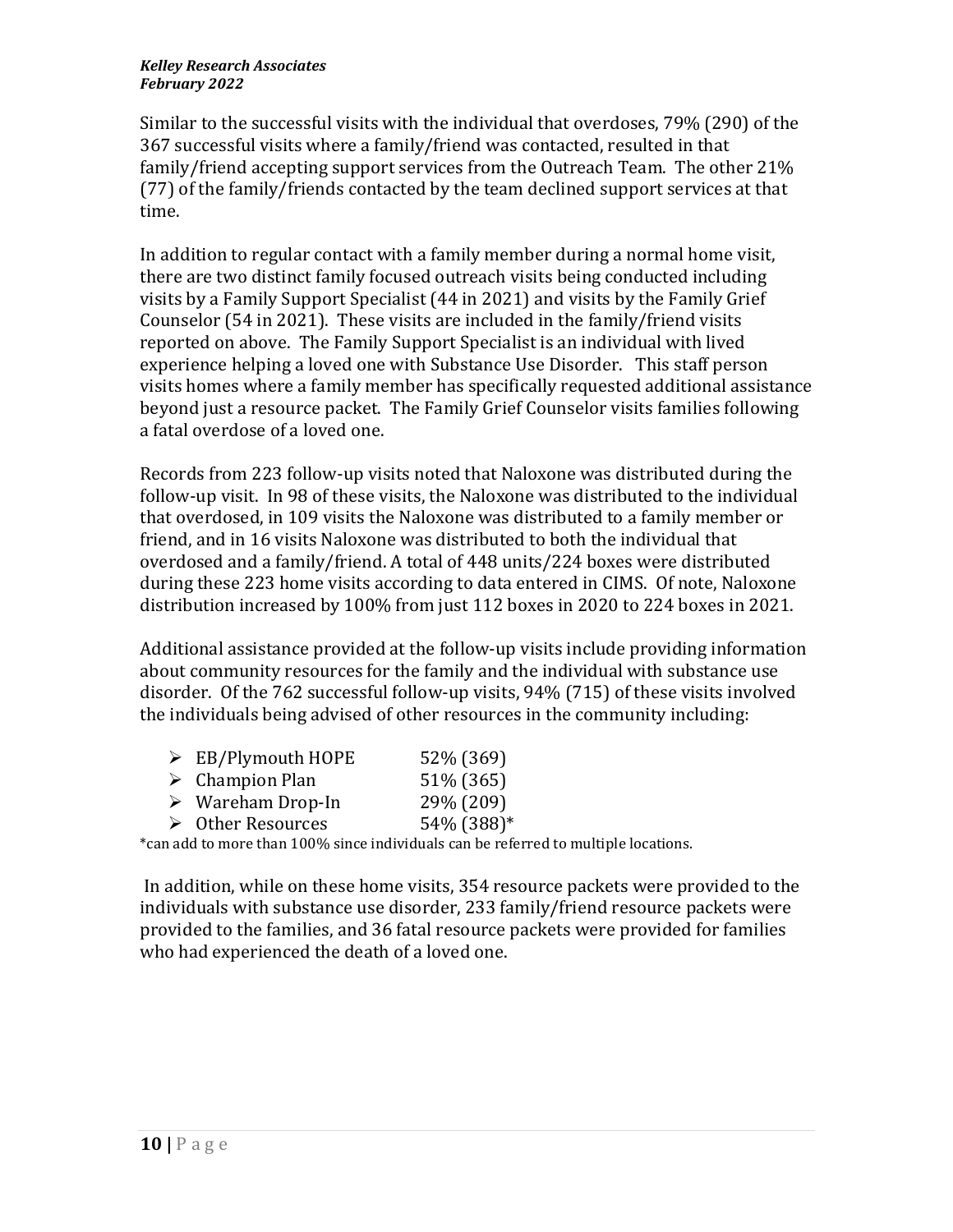A new PCO initiative in 2021 involves the distribution of Harm Reduction Kits which include Naloxone, Fentanyl test strips, first aid supplies, a sharps container, and resource information. Harm reduction kits were created in the spring of 2021 and distribution began in May. A total of 80 harm reduction kits were distributed during successful follow-up home visits between May and December 2021. It should be noted the Naloxone contained in these kits is included in number of Naloxone units reported above. It is not in addition to those numbers.

Finally, 38 follow-up records indicated a Section 35 had been filed, this is a significant 123% increase from the 2020 total of 17. The majority of these were initiated by family members rather than police. Record keeping for this data point was also improved in 2021 with PCO staff updating records when they learned a section 35 had been initiated by a family member. This distinction of police or nonpolice initiation will be added to CIMS in 2022 to further clarify this important data point. To date, the number of reports of Section 35 has been decreasing steadily since a high of 52 in 2017 to 32 in 2018 to 16 in 2019. Then in 2020 the number remained consistent at 17 before experiencing this increase in 2021 to 38.

| <b>Town</b>             | <b>Follow-Ups</b> | <b>Town</b>             | <b>Follow-Ups</b> |
|-------------------------|-------------------|-------------------------|-------------------|
|                         | <b>Attempted</b>  |                         | <b>Attempted</b>  |
| Abington                | 42 (3%)           | <b>Marshfield</b>       | 72 (6%)           |
| <b>Bridgewater</b>      | 37 (3%)           | <b>Mattapoisett</b>     | $8(1\%)$          |
| <b>Brockton</b>         | 161 (13%)         | Middleborough           | 113 (9%)          |
| <b>Carver</b>           | 52 (4%)           | <b>Norwell</b>          | 20 (2%)           |
| <b>Duxbury</b>          | 29 (2%)           | <b>Pembroke</b>         | 47 (4%)           |
| <b>East Bridgewater</b> | 74 (6%)           | <b>Plymouth</b>         | 269 (21%)         |
| <b>Halifax</b>          | 15 (1%)           | Plympton                | 11 (1%)           |
| <b>Hanover</b>          | 3(51%)            | <b>Rochester</b>        | 3(51%)            |
| <b>Hanson</b>           | 18 (1%)           | <b>Rockland</b>         | 37 (3%)           |
| <b>Hingham</b>          | 5(1%)             | <b>Scituate</b>         | 10 (1%)           |
| Hull                    | 48 (4%)           | Wareham                 | 68 (6%)           |
| <b>Kingston</b>         | 27 (2%)           | <b>West Bridgewater</b> | 14 (1%)           |
| <b>Lakeville</b>        | 12 (1%)           | Whitman                 | 59 (5%)           |
| <b>Marion</b>           | 1(51%)            |                         |                   |

| The 1,255 attempted follow-up visits by the Outreach Teams were conducted in |  |
|------------------------------------------------------------------------------|--|
| conjunction with the following towns:                                        |  |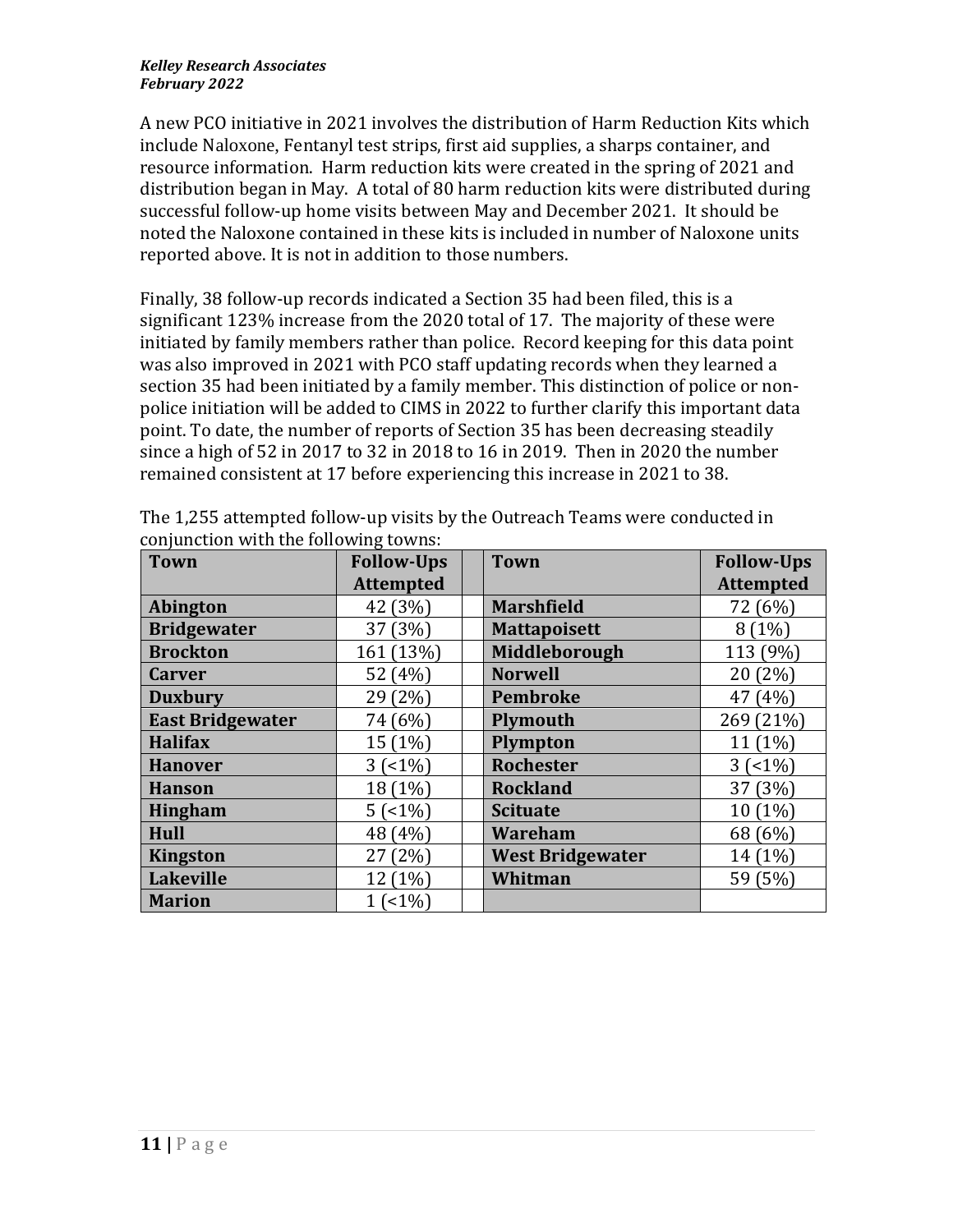# **Part IV. Overall Repeat Overdose Analysis**

Analysis of the data between January 2016 and December 2021 indicate 9,301 overdose incidents or at-risk referrals have been recorded in CIMS. These 9,301 total overdoses and at-risk referrals involved 6,021 unique individuals. Of these 6,021 unique individuals:

- ➢ 4,418 (73%) had only one overdose/referral between 2016 2021
- ➢ 911 (15%) had two overdoses/referrals between 2016 2021
- ➢ 333 (6%) had three overdoses/referrals between 2016 2021
- ➢ 167 (3%) had four overdoses/referrals between 2016 2021
- ➢ 192 (3%) had **five or more** overdoses/referrals between 2016 2021

Twenty-seven percent (1,603) of the unique individuals experienced two or more events in the six-year time frame. The person with the most records in CIMS was involved in 37 non-fatal overdose incidents or at-risk referrals between 2016 and 2021. The 692 individuals with three or more overdose/referrals were involved in 33% (3,061) of the events recorded in CIMS during this time frame.

# **Part V. Overall Fatal Overdose Analysis**

An overall fatal overdose analysis (2016 – 2021) was conducted to determine if individuals involved in a fatal overdose in 2021 were involved in prior non-fatal events or at-risk referrals, or if that fatal event was their first event recorded in CIMS. The analysis was then compared to the results from this analysis completed in 2020.

There were 130 fatal overdoses recorded in 2021. Sixty-four percent (83) of those individuals involved in a 2021 fatal event had no prior records in CIMS. Therefore, 36% (47) of the involved individuals had at least one prior event including:

- ➢ 27 (58%) had one prior overdose/referral between 2016 2021
- ➢ 8 (17%) had two prior overdoses/referrals between 2016 2021
- ➢ 3 (6%) had three prior overdoses/referrals between 2016 2021
- ➢ 9 (19%) had **four or more** prior overdoses/referrals between 2016 2021

The individual with the most prior incidents in 2021 had ten prior non-fatal overdose events entered between 6/24/16 and the day of the fatal event, 2/3/21.

There were 158 fatal overdoses in 2020. Fifty-nine percent (94) of those individuals involved in a 2020 fatal event had no prior records in CIMS. Therefore, 41% (64) of the involved individuals had at least one prior event including:

- ➢ 28 (44%) had one prior overdose/referral between 2016 2020
- ➢ 16 (25%) had two prior overdoses/referrals between 2016 2020
- ➢ 12 (19%) had three prior overdoses/referrals between 2016 2020
- ➢ 8 (12%) had **four or more** prior overdoses/referrals between 2016 2020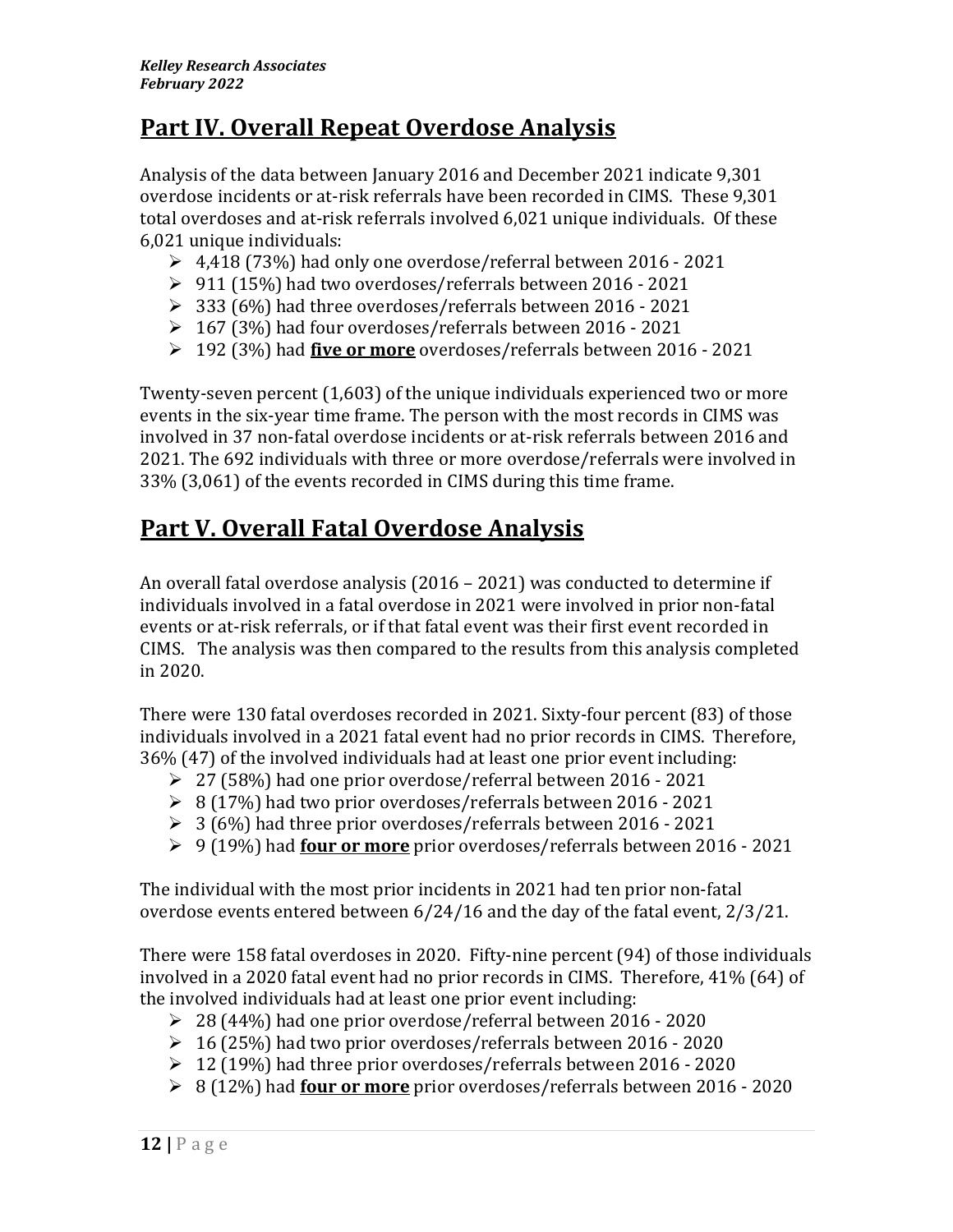The individual with the most prior incidents in 2020 had fifteen prior non-fatal overdose events and one at-risk referral entered between 1/28/16 and the day of the fatal event, 12/30/20.

In summary, a higher percentage of fatal overdoses were first time events in 2021 (64%) vs. 2020 (59%).

# **Part VI. Comprehensive Opioid, Stimulant, and Substance Abuse Site-Based Program BJA Grant Activity**

Plymouth County Outreach was awarded a second Comprehensive Opioid, Stimulant, and Substance Abuse Site-Based Program (COSSAP) grant from the Bureau of Justice Assistance for the time frame of 10/1/20 through 9/30/23. The goals of this grant project are below.

- ➢ **Goal 1:** Continue the Tier 2 intervention strategy to provide outreach and intensive case management services to those individuals experiencing three or more overdose incidents or at-risk referrals in six months, modified to also include two or more overdose events or at-risk referrals in one month.
- ➢ **Goal 2:** Expand outreach efforts to overdose hot spot locations as identified through mapping fatal and non-fatal incidents entered in CIMS.
- ➢ **Goal 3:** Develop a Re-Entry Initiative through a partnership with the Plymouth County Sheriff's Department to identify those individuals being released from the House of Correction with a history of substance use disorder that would benefit from outreach efforts upon their arrival back in the community.
- ➢ **Goal 4:** Expand the supplies available in the Harm Reduction Kits distributed at home visits, during outreach efforts, and during community events.

# **Goal 1: Tier 2 Strategy Update**

The initial Tier 2 list was created on April 1, 2019 and included nine individuals with three or more overdose incidents/at-risk referrals between 10/1/18 and 3/31/19. The criteria for inclusion on the Tier 2 list was expanded in October 2020 to include individuals with two or more overdose or at-risk referrals in a one-month time frame. This additional criterion was added in response to the trend of individuals experiencing multiple overdoses in a very short time frame resulting in a Fatal overdose before they were able to be identified as a Tier 2 client. This trend first appeared in the summer of 2020 and as it continued into the fall this addition was made to the Tier 2 criteria.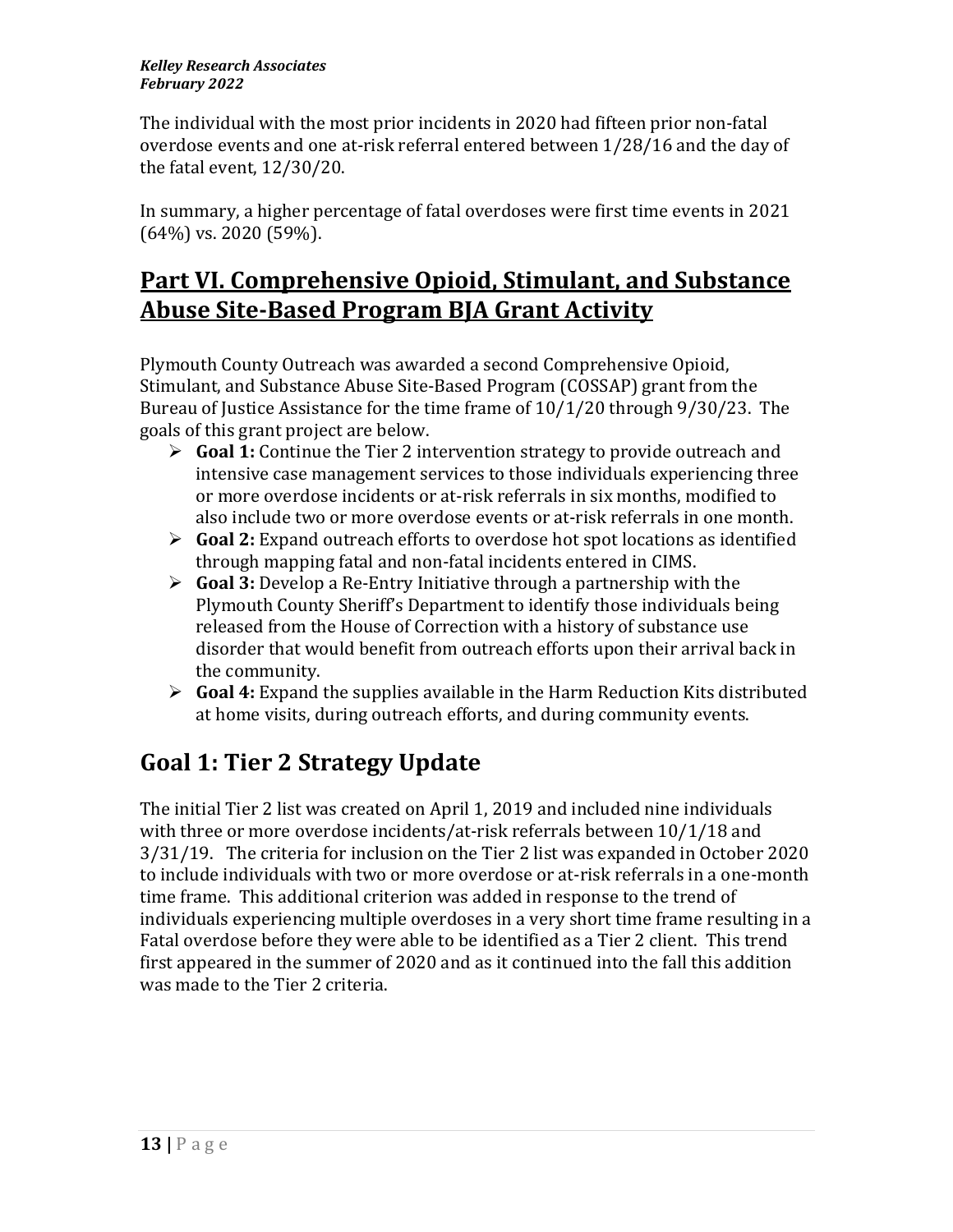As of December 31, 2021, a total of 196 individuals have met the requirements for inclusion on the Tier 2 client list. At the close of 2021, there were 72 active individuals who are identified as Tier 2 clients including:

- $\geq 35$  who met the criteria of 3+ ODs or referrals in six months,
- $\geq 33$  who met the criteria of 2+ ODs or referrals in one month, and
- $\geq 4$  who were identified by the Tier 2 team as high-risk and appropriate for intensive case management.

The 72 active Tier 2 clients at the close of 2021 were involved in:

- $\geq 110$  overdose incidents or at-risk referrals within the past six months
- ➢ 353 total overdose/referrals recorded in CIMS between 2016 2021, an average of 4.9 overdose/referrals per Tier 2 client.

In addition, there were also 124 Tier 2 clients who had been moved to "Inactive" status. The reasons for moving an individual to Inactive status can include:

- $\triangleright$  Successful program completion -1 yr+ of recovery (6 clients)
- $\triangleright$  Inability to locate the person/moved/ no contact for 6+ months (65 clients)
- $\triangleright$  Deceased (26 clients),
- $\triangleright$  Transfer to the Re-Entry Initiative (8)
- ➢ Transfer to the Champion Plan COSSAP Project (7 clients),
- $\triangleright$  Individual requested the end of contacts; refused to sign contact waiver (6 clients),
- ➢ Incarceration or long-term treatment/medical placement for 6+ months (2 clients),
- ➢ Other: dangerousness, warrant, mental health reasons, staff removal (4 clients)

The number of Tier 2 clients increased by 66% throughout 2021 from 118 total clients at the close of 2020 to 196 total clients by the end of 2021.

#### **Tier 2 Active Clients: Demographic Information (72 Individuals)**

#### **Gender**

| $\triangleright$ Male   | 42 (58%) |
|-------------------------|----------|
| $\triangleright$ Female | 30 (42%) |

Over half, 58% (42), of the Tier 2 clients are males while 42% (30) are females.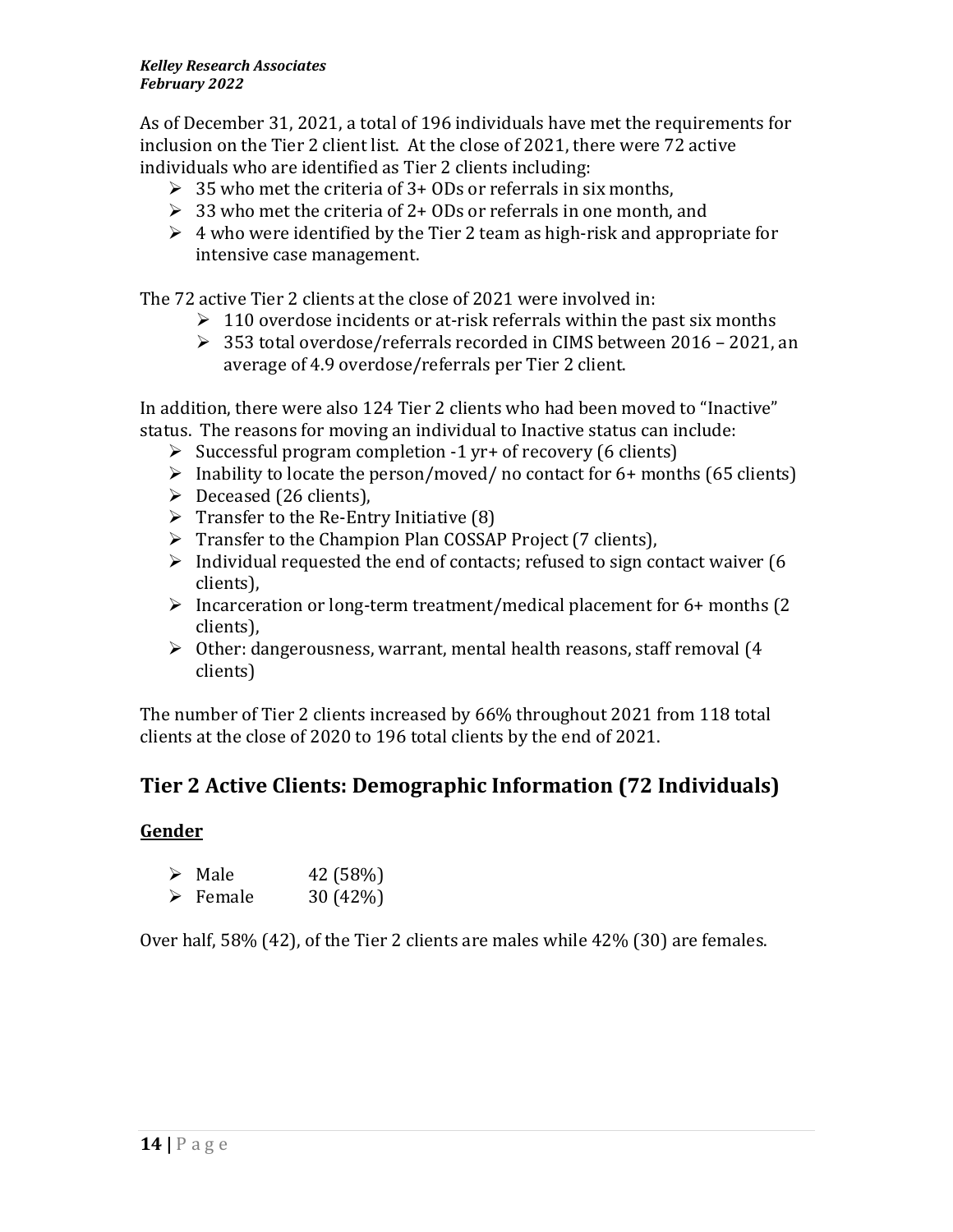#### **Age**

| $\geq 19$ or younger | 5(7%)     |
|----------------------|-----------|
| $\geq 20 - 29$       | 16 (22%)  |
| $\geq 30 - 39$       | 24 (33%)  |
| $\geq 40 - 49$       | 16 (22%)  |
| $> 50 - 59$          | $7(10\%)$ |
| $\geq 60+$           | 4(6%)     |

Fifty-five percent (40) of the Tier 2 clients are between the ages of 20 and 39. The youngest Tier 2 client is 16 years old and the oldest client is 67 years old.

#### **Race**

| $\triangleright$ White    | 66 (92%) |
|---------------------------|----------|
| $\triangleright$ Black/AA | 6(8%)    |

The vast majority of Tier 2 clients, 92% (66), are categorized as White in CIMS.

#### **Residency**

Tier 2 clients reside in 17 different towns in Plymouth County. The majority, 21% (15), are residents of Brockton with 53% (8) of these individuals listed as homeless in the City of Brockton. Another 21% (15) are residents of Plymouth with 20% (3) of these individuals listed as homeless within the Town of Plymouth. Ten percent (7) of the clients are from Wareham followed by 7% (5) from Pembroke, 7% (5) from Middleborough, 7% (5) from East Bridgewater, and 6% (4) from Marshfield. The other 21 clients are from 10 different towns in Plymouth County.

## **Tier 2 Follow-Up Visit Information**

There were 1,214 attempted home visits by the Tier 2 team between 1/1/21 and 12/31/21. Of these 1,214 attempted home visits, the team was successful in contacting someone in 54% (657) of these visits. The 657 successful contacts were made with:

| $\triangleright$ Contact with the Tier 2 client | 520 (79%) |
|-------------------------------------------------|-----------|
| $\triangleright$ Contact with Family/Friend     | 118 (18%) |
|                                                 |           |

 $\triangleright$  Contact with BOTH (F/F and Individual) 19 (3%)

In 539 (82%) of the successful follow-up visits (657) the Outreach team had contact with the Tier 2 client. The outcomes of the 539 visits include:

| $\triangleright$ Individual Accepted Services            | 347 (64%) |
|----------------------------------------------------------|-----------|
| $\triangleright$ Individual was Already Seeking Services | 178 (33%) |
| $\triangleright$ Individual Declined Services            | 14 (3%)   |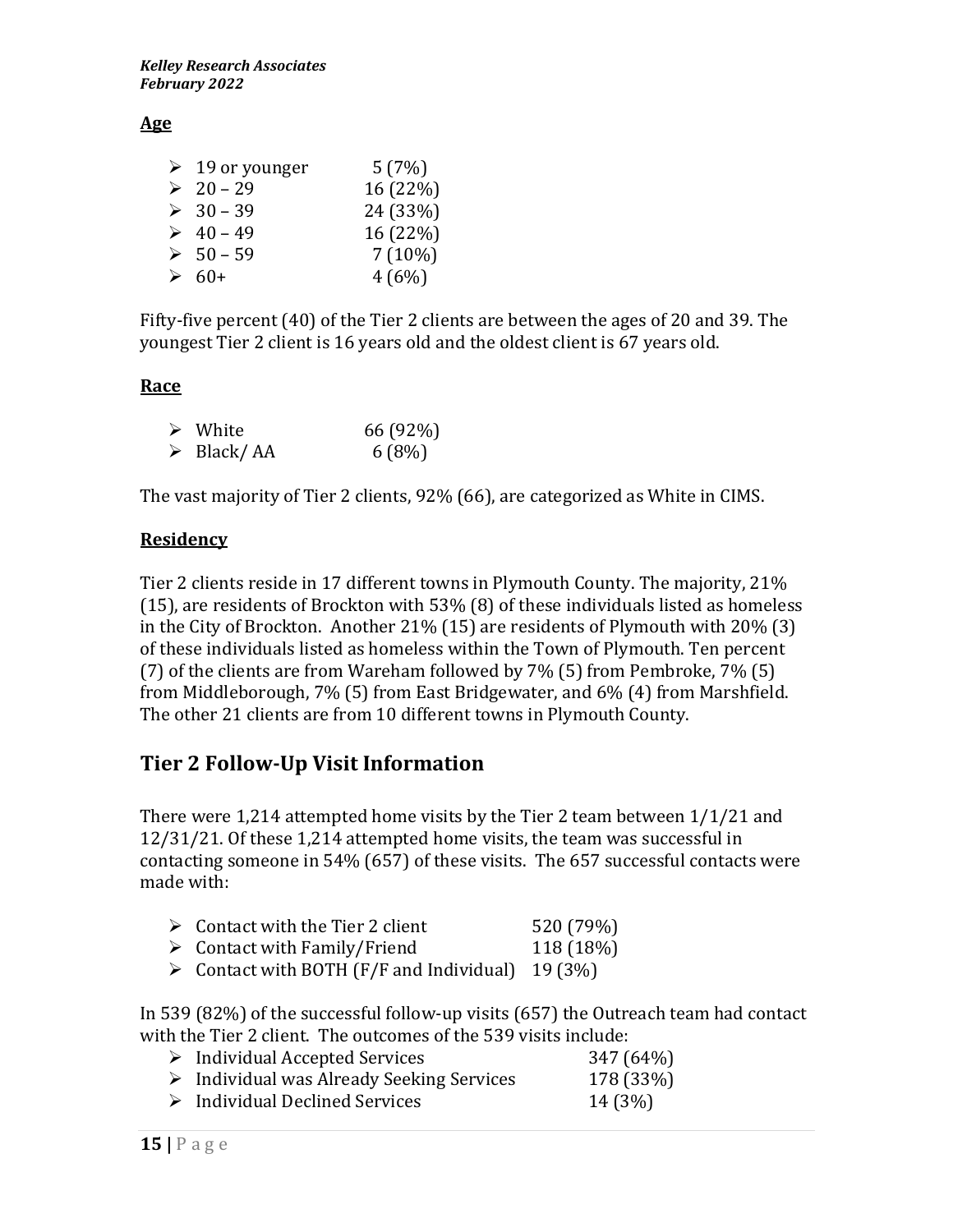The majority of the 539 successful visits where the Tier 2 client was contacted, 64% (347), the individual accepted the offer of services from the outreach team. Another 33% (178) of the visits resulted in the individual already seeking services which is consistent with the intensive case management model since most of these visits are repeat visits to the same individuals who have already been connected to services. Only 3% (14) of the visits resulted in the individual declining outreach support.

In 137 (21%) of these follow-up visits the Outreach team also had contact with a family member or friend of the individual who overdosed. In 55% (76) of these contacts the family member or friend also accepted services from the Outreach team.

Records from 35 follow-up visits noted that Naloxone was distributed during the follow-up visit. In 23 of these visits, the Naloxone was distributed to the Tier 2 client, in 11 visits the Naloxone was distributed to a family member or friend and in one visit the Naloxone was distributed to both the Tier 2 client and a family member or friend. A total of 74 units were distributed during these 35 home visits according to data entered in CIMS.

Additional assistance provided at the follow-up visits include providing information about community resources for the family and the individual with substance use disorder. Of the 657 successful follow-up visits, 32% (212) of these visits involved the individuals being advised of other resources in the community including:

| $\triangleright$ EB/Plymouth HOPE | 25% (54)   |
|-----------------------------------|------------|
|                                   |            |
| $\triangleright$ Champion Plan    | 20% (43)   |
| $\triangleright$ Wareham Drop-In  | 14% (30)   |
| $\triangleright$ Other Resources  | 80% (169)* |

\*can add to more than 100% since individuals can be referred to multiple locations.

In addition, while on these home visits, sixteen resource packets were provided to the Tier 2 clients and fourteen Family/Friend resource packets were provided to the families. Twelve Harm Reduction Kits were distributed while conducting these home visits as well. Finally, six follow-up records indicated a Section 35 had been filed.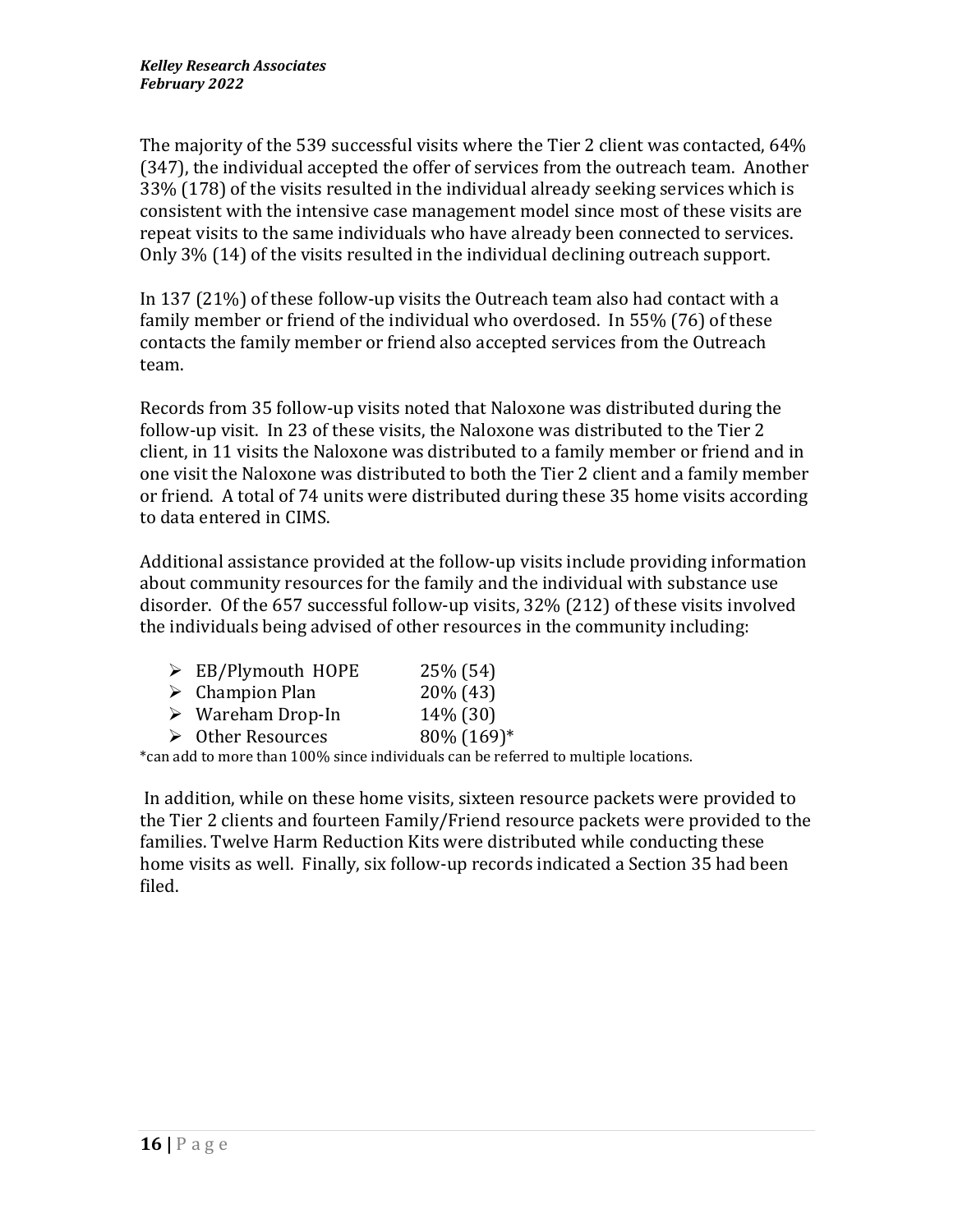# **Goal 2: Hot-Spot Outreach Strategy Update**

Hot spot areas were mapped during the  $1<sup>st</sup>$  quarter of 2021 using the 2020 fatal and non-fatal overdose incident location data. Following the mapping project, the "hot spot" outreach efforts were developed around those areas identified as hot spot areas for overdose incidents. The Tier 2 Case Manager also serves as the Hot Spot Outreach Coordinator and began visiting three specific hot spot areas in 2021.

First, in March 2021, outreach efforts began at the Wareham Community Outreach Drop-in in Wareham, MA every Monday evening for two hours. At the drop-in center, the Hot Spot Coordinator would interact with members of the community and provide them with Narcan, harm reduction kits, and other resources. This PCO staff member would actively post on her PCO social media about her involvement with Wareham Community Outreach and encourage community members to attend. The Outreach Coordinator also began holding an all-inclusive peer recovery support group that she facilitated during the drop-in hours at the Wareham Community Outreach Drop-In location to provide an in-person option for community members. Unfortunately, as of December 20, 2021 the Wareham Community Outreach Drop-In program was suspended so the Outreach Coordinator will be developing new methods of continuing outreach efforts in this area in 2022.

Second, in April 2021, the Hot Spot Outreach Coordinator began working at the Algonquin Community Garden in Plymouth, MA in an effort to engage with some of the high-risk individuals who reside there. The outreach effort at this location involved the PCO staff member attending regular garden meetings with community members once a week for an hour each time. The Outreach Coordinator would invite individuals to meet with her while she gardened by posting her garden hours on Algonquin's social media and in their newsletter. This strategy was aimed at making people feel more comfortable engaging with the Outreach Coordinator while she was gardening as opposed to standing behind a resource table. The Outreach Coordinator continued this strategy until the garden closed for the fall/winter season. At that time, she transitioned to hosting a more traditional resource table once a month at the Food Pantry which is located on the same property and serves the same community members.

In May 2021 hot spot outreach efforts began at the Homeless Improvement Project in Brockton, MA every Wednesday from 12:00 p.m. – 3:00pm. The Outreach Coordinator built trust with the community members who were present at this location. By making herself available in-person on a weekly basis at a consistent time she was able to locate several Tier 2 individuals who were homeless, and the team had been unable to locate for several months. The Outreach Coordinator continued these efforts throughout 2021 building trust within the community and providing assistance with things like securing bed placement and transportation, emergency phone applications, MOUD induction, and shelter placement, and more.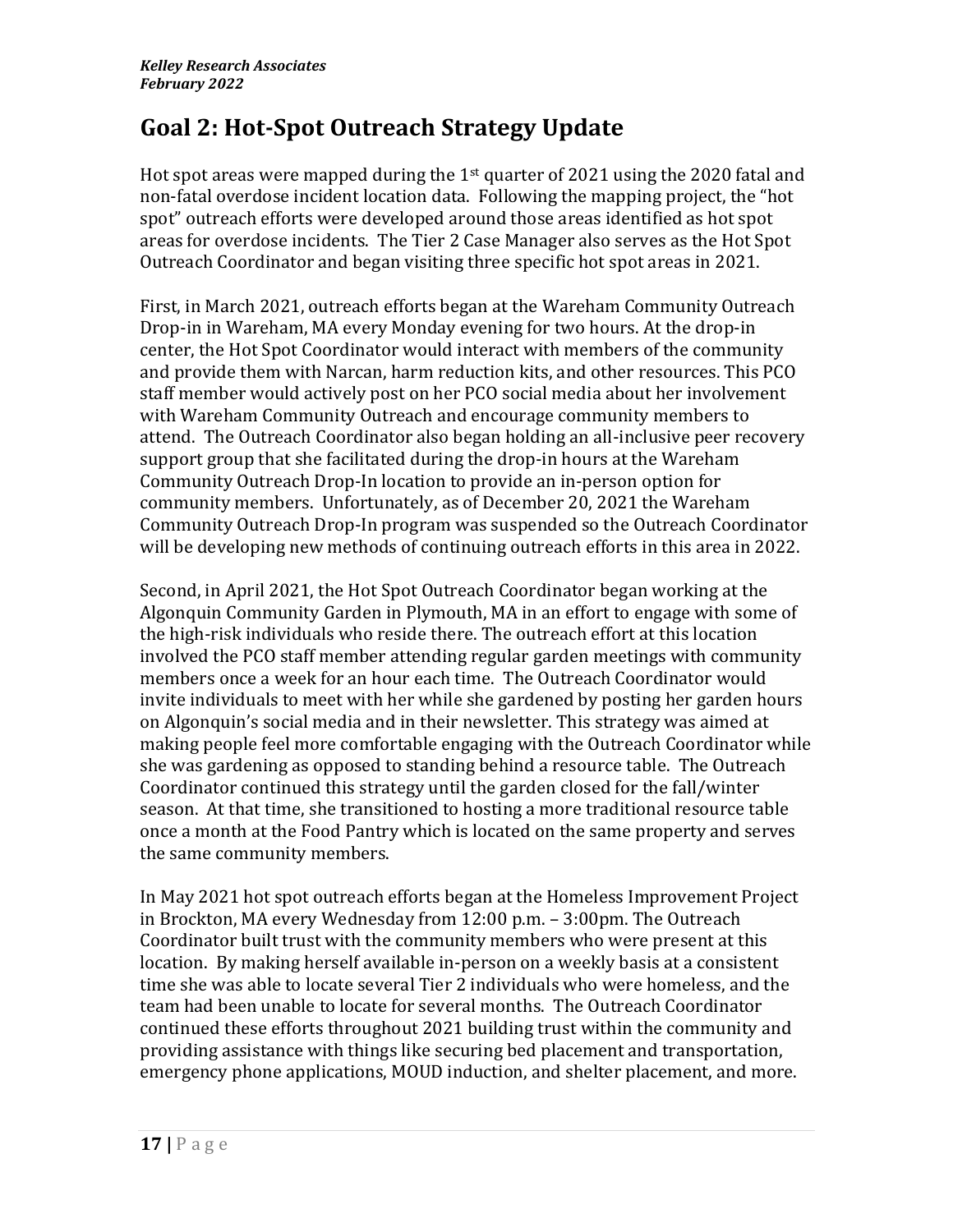The Outreach Coordinator also partnered with the Stairway to Recovery (Recovery Center) in Brockton to hold a city clean-up event where she interacted with community members and supplied backpacks, harm reduction kits, and resources. She also attended the Stairway to Recovery Anniversary event where she hosted a traditional resource table and distributed harm reduction and homeless assistance supplies to the community.

The Outreach Coordinator along with other PCO staff members also hosted resource tables at a variety of locations throughout Plymouth County. At these events, the Outreach Coordinator interacts with the members of the community and provides Naloxone, harm reductions kits, and other resources.

# **Goal 3: Re-Entry Initiative Update**

The Re-Entry Case Management Client List was established on April 25, 2021 and included seven clients. Six of these clients were existing active or inactive Tier 2 clients with known prior incarcerations and one was a staff request of an individual known to the outreach team with substance use disorder and prior incarceration history. At the close of 2021, the Re-Entry Client List had expanded to ten individuals. Nine of these clients remained active as of December 31, 2021, and one client had been moved to Inactive Status following a fatal overdose event. All the reentry clients identified in 2021 were active or inactive Tier 2 clients or staff requests.

The policies and procedures for the cooperative referral program between PCO and the Plymouth County Sheriff's Department were finalized in the Fall of 2021 and reentry referrals from the House of Correction are scheduled to begin in January 2022. Providing case management support to re-entry clients prior to their release from the Plymouth County House of Correction will also begin in 2022 as Covid-19 restrictions are relaxed and PCO staff are able to enter the House of Correction to meet with clients and provide in-house case management services.

# **Goal 4: Harm Reduction Supplies Update**

Harm reduction kits were created and included Naloxone, Fentanyl Test Strips, first aid supplies, a sharps container, and resource information. These Harm Reduction kits were distributed by the Outreach Teams as they conducted post-overdose and Tier 2 follow-up home visits, by the Outreach Coordinator during the hot-spot outreach efforts, and by PCO staff at community events. A total of 190 Harm Reduction Kits were distributed in 2021 including 92 that were distributed during post-overdose home visits and another 98 distributed at outreach and community events.